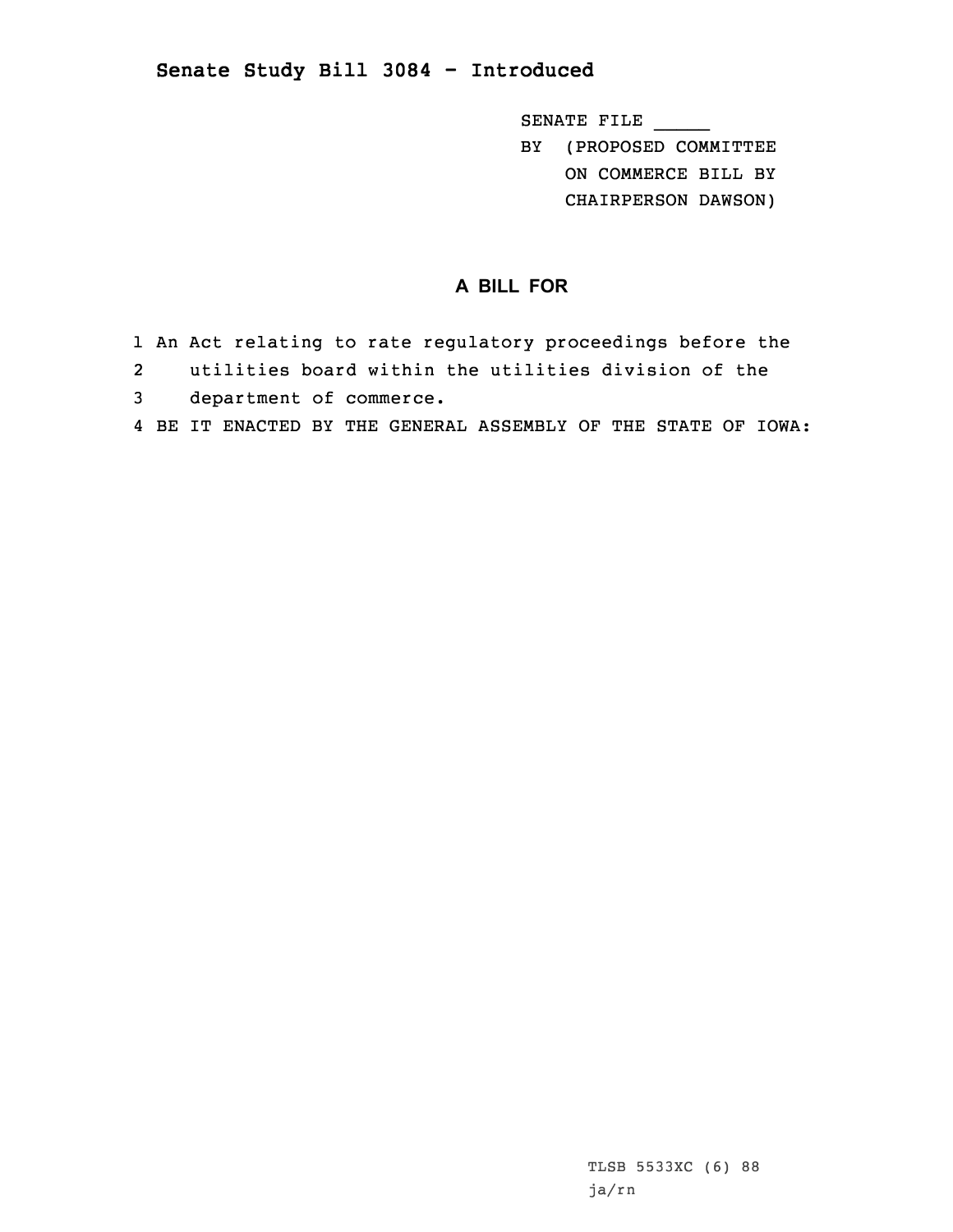1 Section 1. Section 476.6, subsection 7, Code 2020, is 2 amended to read as follows:

3 7. *Limitation on filings.*

4 *a.* <sup>A</sup> public utility that utilizes <sup>a</sup> historic test year in <sup>a</sup> rate regulatory proceeding pursuant to section 476.33 shall not make <sup>a</sup> subsequent filing of an application for <sup>a</sup> new or changed rate, charge, schedule, or regulation which relates to services for which <sup>a</sup> rate filing is pending within twelve months following the date the prior application was filed or until the board has issued <sup>a</sup> final order on the prior application, whichever date is earlier, unless the public utility applies to the board for authority and receives authority to make <sup>a</sup> subsequent filing at an earlier date.

14 *b.* <sup>A</sup> public utility that utilizes <sup>a</sup> future test year in <sup>a</sup> rate regulatory proceeding pursuant to section 476.33 shall not file an application for <sup>a</sup> new or changed rate, charge, schedule, or regulation within twenty-four months following the date the board has issued <sup>a</sup> final order related to the subsequent proceeding unless the public utility applies to the board for authority and receives authority to make <sup>a</sup> subsequent

21 filing at an earlier date.

22 Sec. 2. Section 476.6, subsection 9, paragraph a, Code 2020, 23 is amended to read as follows:

24 *a.* <sup>A</sup> If <sup>a</sup> public utility utilizes <sup>a</sup> historic test year in <sup>a</sup> rate regulatory proceeding pursuant to section 476.33, the public utility may choose to place in effect temporary rates, charges, schedules, or regulations without board review on or after ten days following the filing date under this [section](https://www.legis.iowa.gov/docs/code/2020/476.6.pdf). If the utility chooses to place such rates, charges, schedules, or regulations in effect, the utility shall file with the board <sup>a</sup> bond or other corporate undertaking approved by the board conditioned upon the refund in <sup>a</sup> manner prescribed by the board of amounts collected in excess of the amounts which would have been collected under rates, charges, schedules, or regulations finally approved by the board. At the conclusion

-1-

LSB 5533XC (6) 88 ja/rn 1/5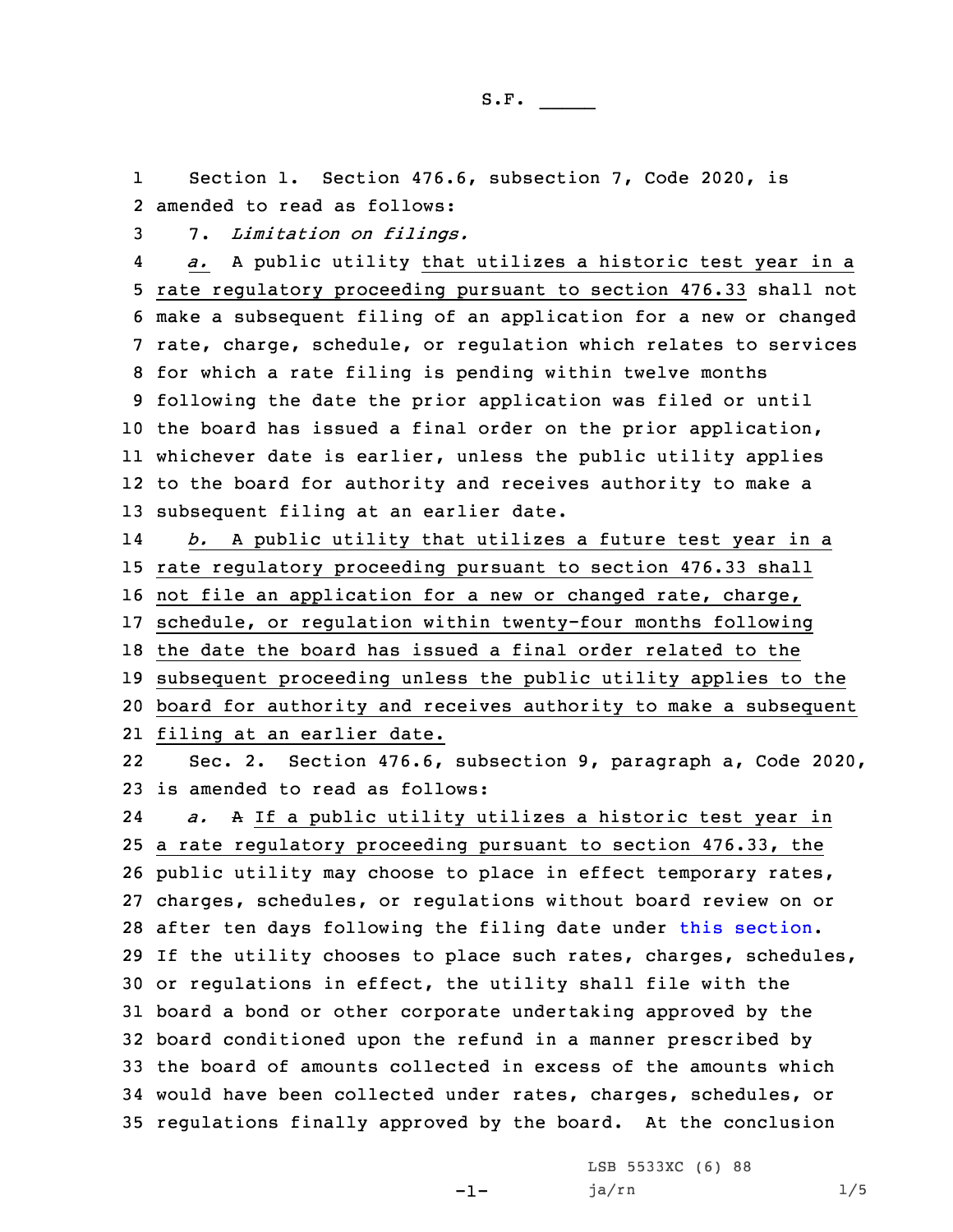of the proceeding if the board determines that the temporary rates, charges, schedules, or regulations placed in effect under this paragraph were not based on previously established regulatory principles, the board shall consider ordering refunds based upon the overpayments made by each individual customer class, rate zone, or customer group. If the board has not rendered <sup>a</sup> final decision with respect to suspended rates, charges, schedules, or regulations upon the expiration of ten months after the filing date, plus the length of any delay that necessarily results either from the failure of the public utility to exercise due diligence in connection with the proceedings or from intervening judicial proceedings, plus the length of any extension permitted by section 476.33, subsection 3, then such temporary rates, charges, schedules, or regulations placed into effect on <sup>a</sup> temporary basis shall be deemed finally approved by the board and the utility may place them into effect on <sup>a</sup> permanent basis.

18 Sec. 3. Section 476.33, subsection 4, unnumbered paragraph 19 1, Code 2020, is amended to read as follows:

 The board shall adopt rules that require the board, in rate regulatory proceedings under [sections](https://www.legis.iowa.gov/docs/code/2020/476.3.pdf) 476.3, to utilize <sup>a</sup> historic test year, and in rate regulatory proceedings under section [476.6](https://www.legis.iowa.gov/docs/code/2020/476.6.pdf), to utilize either <sup>a</sup> historic test year or <sup>a</sup> future test year at the rate-regulated public utility's discretion.

26 Sec. 4. Section 476.33, subsection 4, paragraph b, Code 27 2020, is amended to read as follows:

 *b.* For <sup>a</sup> rate regulatory proceeding utilizing <sup>a</sup> future test year, the rules shall require the board to consider the use of any twelve-month period beginning no later than the date on which <sup>a</sup> proposed rate change is expected to take effect in determining just and reasonable rates. The rules shall also 33 require the board to conduct initiate a proceeding subsequent 34 to within eighteen months after the effective date of a rate resulting from <sup>a</sup> rate regulatory proceeding utilizing <sup>a</sup> future

 $-2-$ 

LSB 5533XC (6) 88 ja/rn 2/5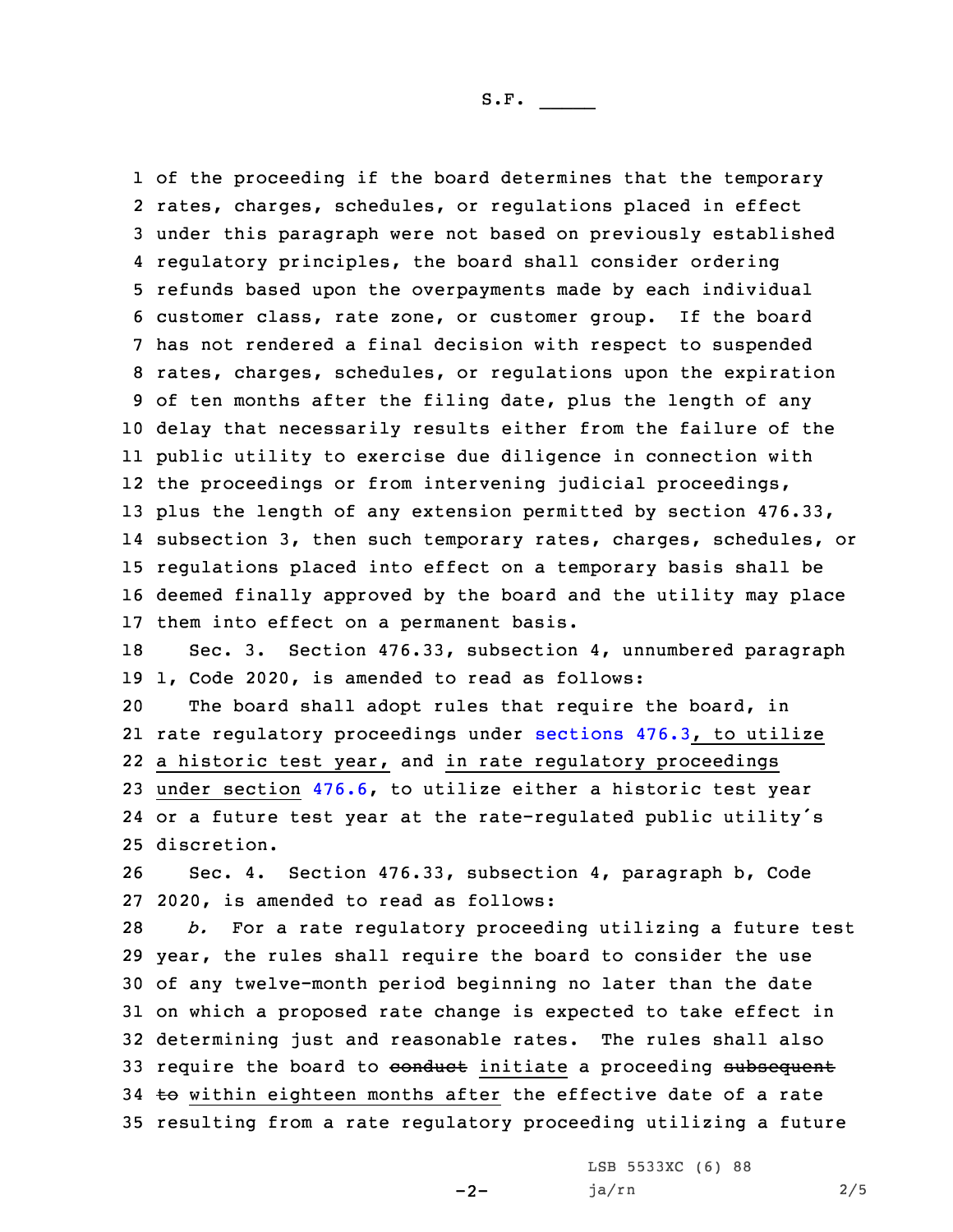test year to determine whether the actual costs and revenues are reasonably consistent with those approved by the board. If 3 the actual costs and revenues are not reasonably consistent 4 <del>with those approved by the board</del> board determines a public 5 utility's rates are excessive, the board shall adjust reduce the rates accordingly and shall order refunds based upon the overpayment made by each customer class, rate zone, or customer group. The refund shall include interest as determined by the board pursuant to section 476.6, subsection 9, paragraph *"c"*. For <sup>a</sup> rate regulatory proceeding utilizing <sup>a</sup> future test ll year, the board <del>may</del> shall also adopt rules regarding evidence required, information to support forecasts, and any reporting 13 obligations. The board may shall also adopt rules regarding the conditions under which <sup>a</sup> public utility that utilizes <sup>a</sup> future test year may subsequently utilize <sup>a</sup> historic test year. <sup>A</sup> public utility shall not be precluded from filing <sup>a</sup> rate regulatory proceeding utilizing <sup>a</sup> future test year prior to the 18 adoption of any rules pursuant to this [subsection](https://www.legis.iowa.gov/docs/code/2020/476.33.pdf). A public utility utilizing <sup>a</sup> future test year in <sup>a</sup> rate regulatory proceeding shall not do any of the following: 21 (1) Place in effect temporary rates, charges, schedules, or regulations pursuant to section 476.6, subsection 9, paragraph 23 *"a"*. 24 (2) Propose the use of multiple future test years in the same rate regulatory proceeding. EXPLANATION **The inclusion of this explanation does not constitute agreement with the explanation's substance by the members of the general assembly.** This bill relates to rate regulatory proceedings before the utilities board within the utilities division of the department of commerce. Current law provides that <sup>a</sup> public utility shall not, without the approval of the board, make <sup>a</sup> subsequent filing of an application or <sup>a</sup> new or changed rate, charge, schedule, or regulation which relates to services for which <sup>a</sup> rate filing

 $-3-$ 

LSB 5533XC (6) 88 ja/rn 3/5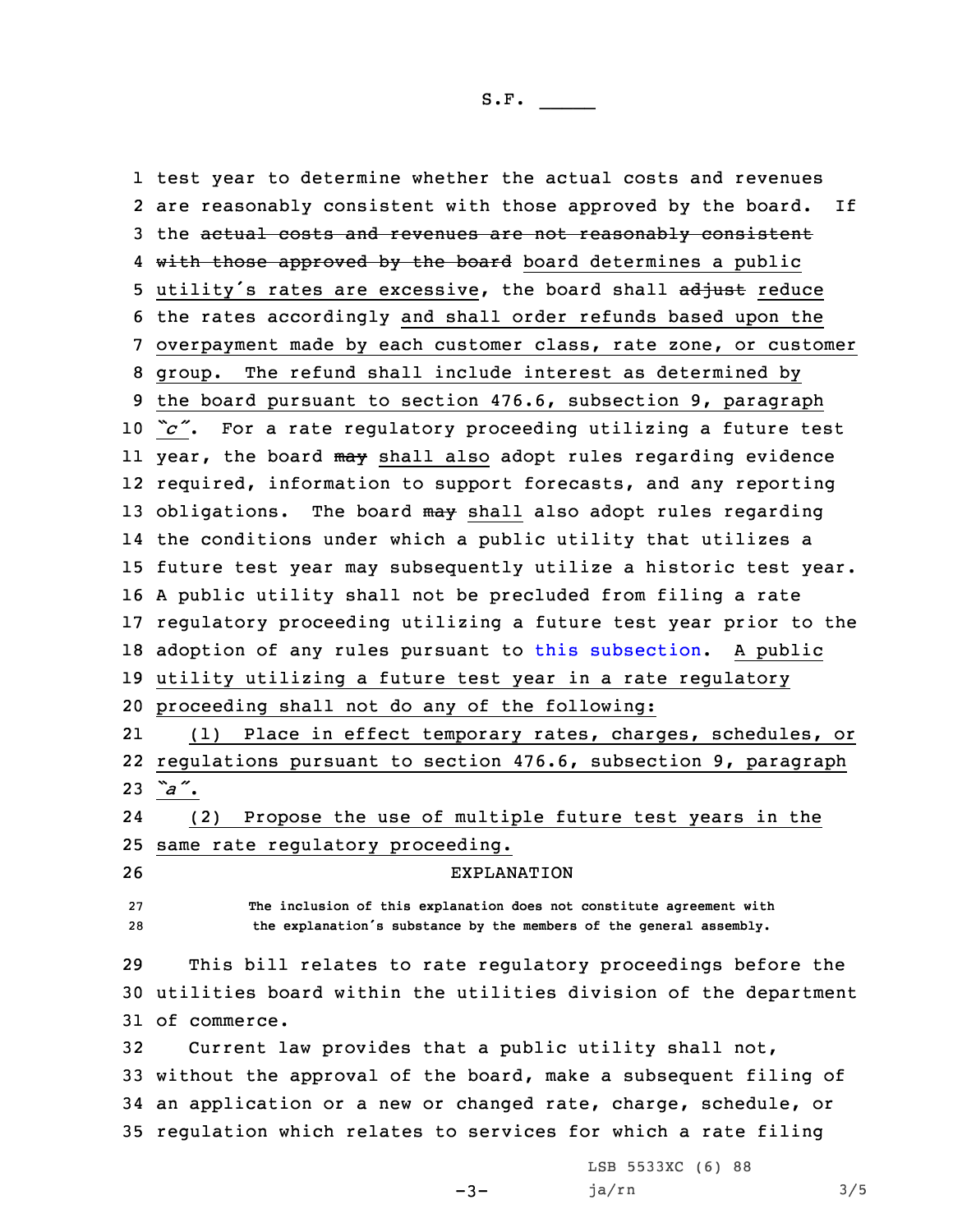is pending within 12 months following the date the prior application was filed or the board has issued <sup>a</sup> final order on the prior application, whichever date is earlier. The bill limits this prohibition to <sup>a</sup> public utility that utilizes <sup>a</sup> historic test year in <sup>a</sup> rate regulatory proceeding pursuant to Code section 476.33. The bill prohibits <sup>a</sup> public utility that utilizes <sup>a</sup> future test year in <sup>a</sup> rate regulatory proceeding under Code section 476.33 from filing an application for <sup>a</sup> new or changed rate, charge, schedule, or regulation within 24 months following the date the board has issued <sup>a</sup> final order related to the proceeding, unless the board approves an earlier 12 filing.

 Current law allows public utilities to place in effect temporary rates, charges, schedules, or regulations without board review on or after 10 days following the filing date under Code section 476.6. The bill provides only <sup>a</sup> public utility that utilizes <sup>a</sup> historic test year under Code section 476.33 may place in effect such temporary rates, charges, schedules, or regulations.

 Current law provides that the board is to adopt rules that require the board to utilize either <sup>a</sup> historic test year or <sup>a</sup> future test year in rate regulatory proceedings under Code section 476.3, relating to the reasonableness of rates, charges, schedules, service, regulations, or anything done or omitted to be done by <sup>a</sup> public utility, or Code section 476.6, relating to changes in rates, charges, schedules, or regulations. The bill changes this provision to require the board to utilize only <sup>a</sup> historic test year, rather than <sup>a</sup> future test year, in rate regulatory proceedings under Code section 476.3.

 Current law provides the rules adopted by the board shall require the board to conduct <sup>a</sup> proceeding subsequent to the effective date of <sup>a</sup> rate resulting from <sup>a</sup> rate regulatory proceeding utilizing <sup>a</sup> future test year to determine whether the actual costs and revenues are reasonably consistent with

 $-4-$ 

LSB 5533XC (6) 88  $ja/rn$  4/5